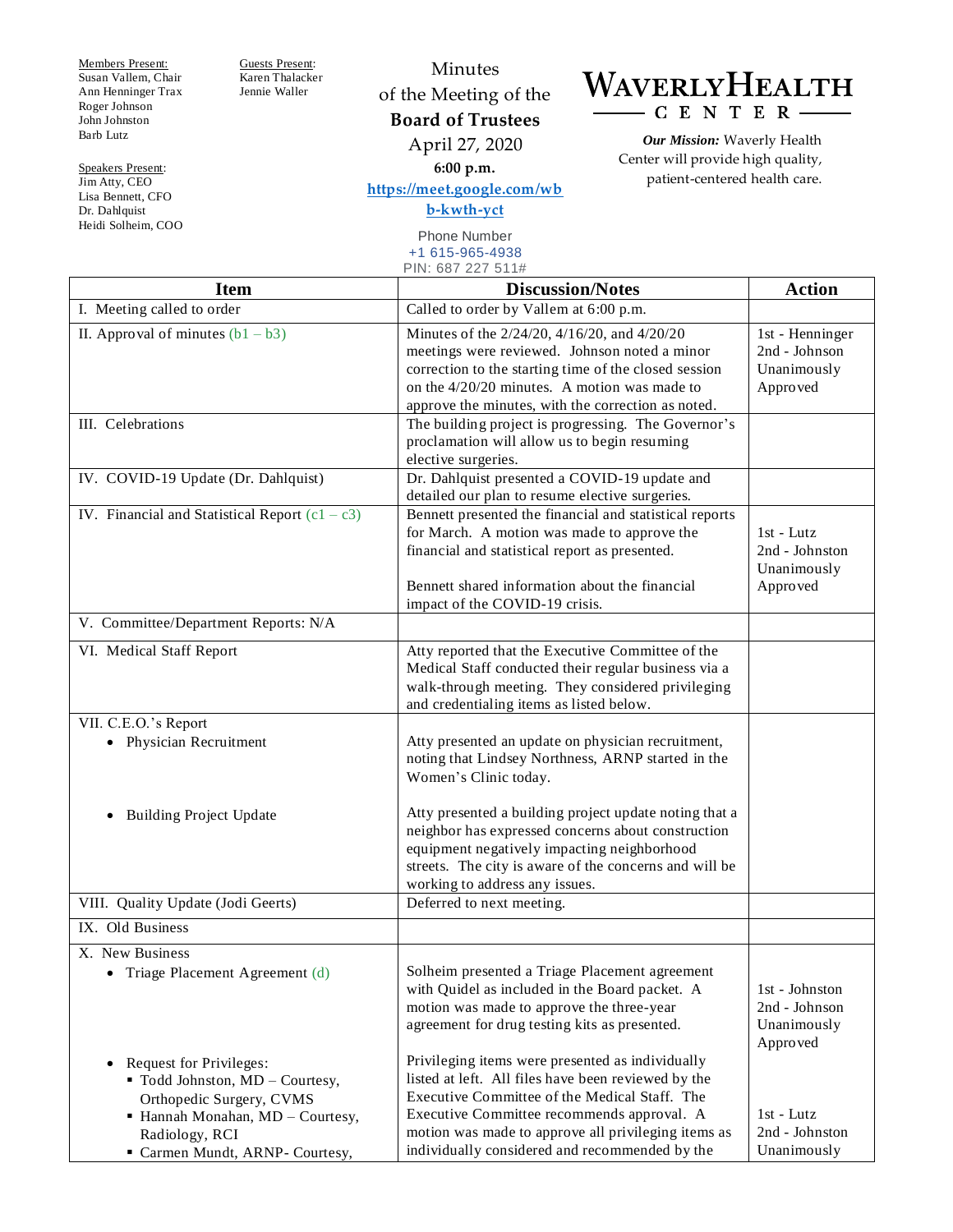| ARNP-General Surgery, CVMS<br>• Lindsey Northness, WHNP-BC -<br>Active, ARNP - Women's Health,<br><b>WHC</b> | Executive Committee of the Medical Staff. | Approved |
|--------------------------------------------------------------------------------------------------------------|-------------------------------------------|----------|
| • Barbara Salisbury, ARNP - Courtesy,<br>ARNP-General Surgery, CVMS                                          |                                           |          |
| Provisional Appointment to Medical<br>Staff:                                                                 |                                           |          |
| • Paul Burgett, MD - Courtesy, General<br>Surgery, CVMS                                                      |                                           |          |
| • Courtney Hoelscher, ARNP - Active,<br>ARNP-Family Practice, WHC                                            |                                           |          |
| • Jason Kasenberg, DO - Courtesy,<br>General Surgery, CVMS                                                   |                                           |          |
| • Lindsey Northness, WHNP-BC -                                                                               |                                           |          |
| Active, ARNP-Women's Health, WHC<br>• Amber Weber, ARNP - Ancillary,                                         |                                           |          |
| ARNP-Otolaryngology                                                                                          |                                           |          |
| Reappointments to Medical Staff:<br>$\bullet$                                                                |                                           |          |
| $\blacksquare$ Christopher Adams, MD – Courtesy,                                                             |                                           |          |
| Urology, Mason City Clinic<br>$\blacksquare$ Aaron Albert, MD – Consulting,                                  |                                           |          |
| Psychiatry, Integrated Telehealth<br>Partners                                                                |                                           |          |
| • Natasha Broom, CRNA - Courtesy,                                                                            |                                           |          |
| Anesthesia, Iowa Anesthesia LC<br>• Jeffrey Clark, DO - Courtesy,                                            |                                           |          |
| Orthopedic Surgery, CVMS                                                                                     |                                           |          |
| Colin DeFord, DO - Active, Family<br>Practice, WHC                                                           |                                           |          |
| • Alena Ellerbroek, ARNP - Ancillary,                                                                        |                                           |          |
| Dermatology, Premier Dermatology,                                                                            |                                           |          |
| Ltd.<br><b>Justin Ellerbroek, MD - Ancillary,</b>                                                            |                                           |          |
| Dermatology, Premier Dermatology,                                                                            |                                           |          |
| Ltd.<br>M. Megan Embrescia, MD -                                                                             |                                           |          |
| Consulting, Psychiatry, Integrated                                                                           |                                           |          |
| <b>Telehealth Partners</b><br>• Lee Fagre, MD - Ancillary, Family                                            |                                           |          |
| Practice, MercyOne                                                                                           |                                           |          |
| $\blacksquare$ Robin Farley, OPA-C – Courtesy,<br>Orthopedic Physician Assistant, CVMS                       |                                           |          |
| $\blacksquare$ Michaelangelo Fuortes, MD -                                                                   |                                           |          |
| Courtesy, Radiology, RCI<br>• Christopher Goetzinger, $MD - Active$ ,                                        |                                           |          |
| Family Practice, Unity Point                                                                                 |                                           |          |
| Vishal Goyal, MD - Consulting,<br>Cardiology, CVMS                                                           |                                           |          |
| • Scott Harring, MD - Courtesy,                                                                              |                                           |          |
| Radiology, RCI                                                                                               |                                           |          |
| · Janice Hesler, PMHNP-BC -<br>Consulting, Psychiatric and Mental                                            |                                           |          |
| Health, Integrated Telehealth Partners                                                                       |                                           |          |
| • Michael Hierl, MD - Consulting,<br>Radiology, RCI                                                          |                                           |          |
| · Jason Jampoler, RNFA - Allied, RN                                                                          |                                           |          |
| First Assist, WHC                                                                                            |                                           |          |
| Scott Johnson, PA-C - Active, Family<br>Practice, Unity Point                                                |                                           |          |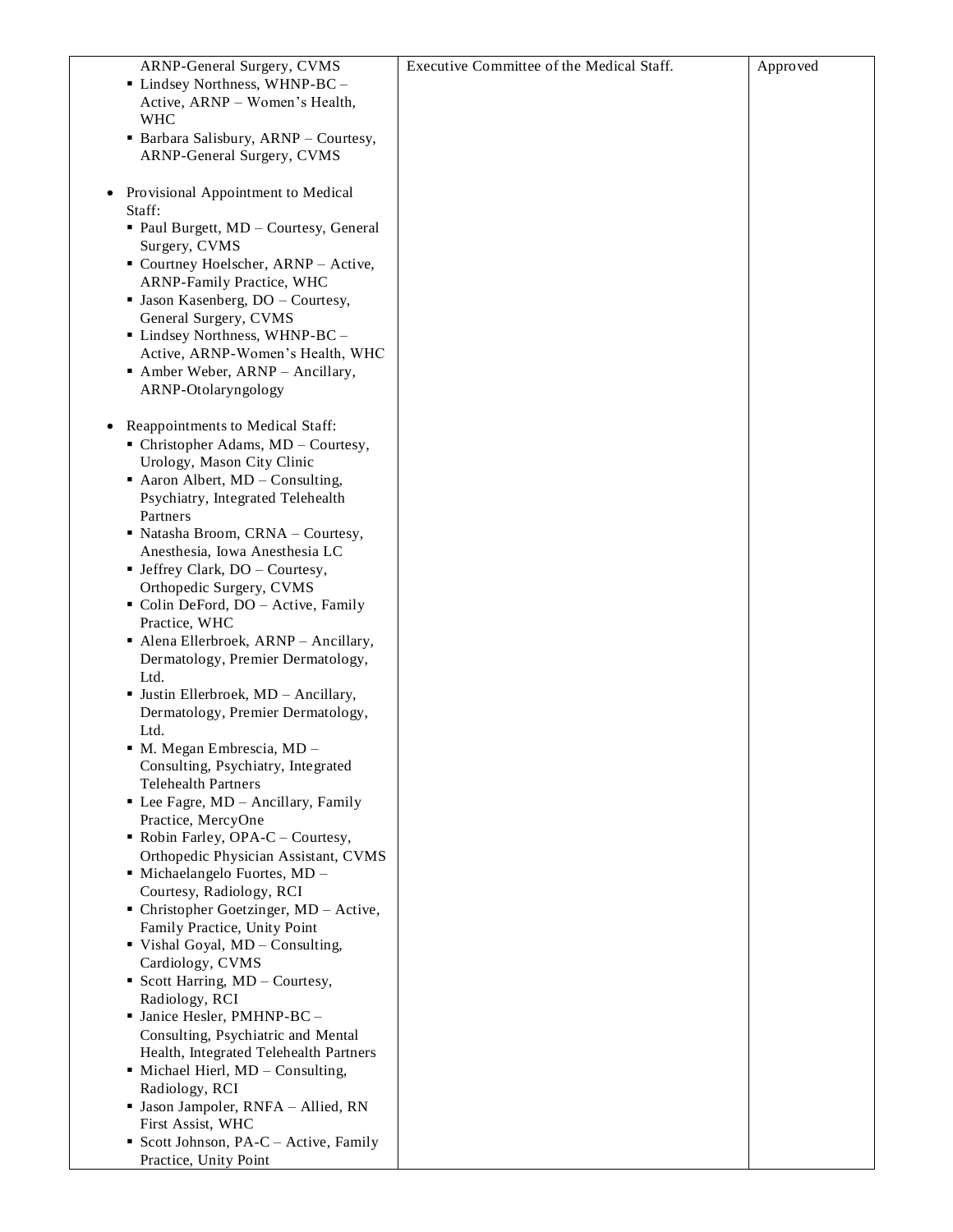| $\blacksquare$ Ajay Kaja, MD – Consulting,<br>Cardiology, CVMS<br>Gregory Lantz, DPM - Courtesy,<br>Podiatry, Family Foot Health Care<br>• Benjamin Mason, MD - Courtesy,<br>Ophthalmology, Wolfe Eye Clinic<br>Constance Morrison, PMHNP-BC -<br>Consulting, Psychiatric and Mental<br>Health, Integrated Telehealth Partners<br>■ Wei Ouyang, MD - Courtesy,<br>Radiology, RCI<br>Sarah Pauley, MD - Courtesy,<br>Radiology, RCI<br>• David Rathe, DO - Active, Internal<br>Medicine & Pediatrics, Unity Point<br>· Himanshu Tandon, MD - Consulting,<br>Cardiology, CVMS<br>• Benjamin Torrez, DO - Courtesy,<br>Orthopedic Surgery, CVMS<br>• David Visokey, DO - Courtesy,<br>Pulmonary Medicine, MercyOne<br>Barbara Weno, MD - Active, OB-Gyn,<br><b>WHC</b><br>Kathie Whitt, DPM - Courtesy, |                                                                         |  |
|------------------------------------------------------------------------------------------------------------------------------------------------------------------------------------------------------------------------------------------------------------------------------------------------------------------------------------------------------------------------------------------------------------------------------------------------------------------------------------------------------------------------------------------------------------------------------------------------------------------------------------------------------------------------------------------------------------------------------------------------------------------------------------------------------|-------------------------------------------------------------------------|--|
| Podiatry, Family Foot Health Care<br>Recommendations Regarding Provisional                                                                                                                                                                                                                                                                                                                                                                                                                                                                                                                                                                                                                                                                                                                           |                                                                         |  |
| Status:<br>$\blacksquare$ Thomas Bollinger, MD – Courtesy,                                                                                                                                                                                                                                                                                                                                                                                                                                                                                                                                                                                                                                                                                                                                           |                                                                         |  |
| Pathology, Cedar Valley Pathology                                                                                                                                                                                                                                                                                                                                                                                                                                                                                                                                                                                                                                                                                                                                                                    |                                                                         |  |
| • Brenda Cooper, ARNP - Courtesy,                                                                                                                                                                                                                                                                                                                                                                                                                                                                                                                                                                                                                                                                                                                                                                    |                                                                         |  |
| ARNP-Orthopedics, CVMS                                                                                                                                                                                                                                                                                                                                                                                                                                                                                                                                                                                                                                                                                                                                                                               |                                                                         |  |
| • Shannon Davis, PMHNP-BC -<br>Consulting, Psychiatric and Mental                                                                                                                                                                                                                                                                                                                                                                                                                                                                                                                                                                                                                                                                                                                                    |                                                                         |  |
| Health, Integrated Telehealth Partners                                                                                                                                                                                                                                                                                                                                                                                                                                                                                                                                                                                                                                                                                                                                                               |                                                                         |  |
| • Joel Dennhardt, MD - Courtesy,                                                                                                                                                                                                                                                                                                                                                                                                                                                                                                                                                                                                                                                                                                                                                                     |                                                                         |  |
| Radiology, RCI                                                                                                                                                                                                                                                                                                                                                                                                                                                                                                                                                                                                                                                                                                                                                                                       |                                                                         |  |
| Robin Farley, OPA-C, Courtesy,                                                                                                                                                                                                                                                                                                                                                                                                                                                                                                                                                                                                                                                                                                                                                                       |                                                                         |  |
| Orthopedic Physician Assistant, CVMS<br>Tiffanie LaPan, CRNA - Courtesy,                                                                                                                                                                                                                                                                                                                                                                                                                                                                                                                                                                                                                                                                                                                             |                                                                         |  |
| Anesthesia, Iowa Anesthesia, LC                                                                                                                                                                                                                                                                                                                                                                                                                                                                                                                                                                                                                                                                                                                                                                      |                                                                         |  |
| David Larson, MD - Courtesy,                                                                                                                                                                                                                                                                                                                                                                                                                                                                                                                                                                                                                                                                                                                                                                         |                                                                         |  |
| Pathology, Cedar Valley Pathology<br>Kelsey Masters, ARNP - Active,                                                                                                                                                                                                                                                                                                                                                                                                                                                                                                                                                                                                                                                                                                                                  |                                                                         |  |
| ARNP-Family Practice, WHC                                                                                                                                                                                                                                                                                                                                                                                                                                                                                                                                                                                                                                                                                                                                                                            |                                                                         |  |
| Casey Shaffer, MD - Courtesy,                                                                                                                                                                                                                                                                                                                                                                                                                                                                                                                                                                                                                                                                                                                                                                        |                                                                         |  |
| Radiology, RCI                                                                                                                                                                                                                                                                                                                                                                                                                                                                                                                                                                                                                                                                                                                                                                                       |                                                                         |  |
| Atul Sheth, MD - Consulting,<br>Psychiatry, Integrated Telehealth                                                                                                                                                                                                                                                                                                                                                                                                                                                                                                                                                                                                                                                                                                                                    |                                                                         |  |
| Partners                                                                                                                                                                                                                                                                                                                                                                                                                                                                                                                                                                                                                                                                                                                                                                                             |                                                                         |  |
| · Megan O'Neal, ARNP (previously                                                                                                                                                                                                                                                                                                                                                                                                                                                                                                                                                                                                                                                                                                                                                                     |                                                                         |  |
| Imoehl) – Courtesy, ARNP –                                                                                                                                                                                                                                                                                                                                                                                                                                                                                                                                                                                                                                                                                                                                                                           |                                                                         |  |
| Orthopedics, CVMS<br>Micaela Rahm, ARNP - Courtesy,                                                                                                                                                                                                                                                                                                                                                                                                                                                                                                                                                                                                                                                                                                                                                  |                                                                         |  |
| Cardiology, CVMS                                                                                                                                                                                                                                                                                                                                                                                                                                                                                                                                                                                                                                                                                                                                                                                     |                                                                         |  |
|                                                                                                                                                                                                                                                                                                                                                                                                                                                                                                                                                                                                                                                                                                                                                                                                      |                                                                         |  |
| New Policies & Procedures: None                                                                                                                                                                                                                                                                                                                                                                                                                                                                                                                                                                                                                                                                                                                                                                      |                                                                         |  |
| <b>Finance Committee</b>                                                                                                                                                                                                                                                                                                                                                                                                                                                                                                                                                                                                                                                                                                                                                                             | Bennett reported that the Finance Committee did not<br>meet this month. |  |
| Capital Request - ECG Machines<br>٠                                                                                                                                                                                                                                                                                                                                                                                                                                                                                                                                                                                                                                                                                                                                                                  | Bennett presented a capital request for ECG                             |  |